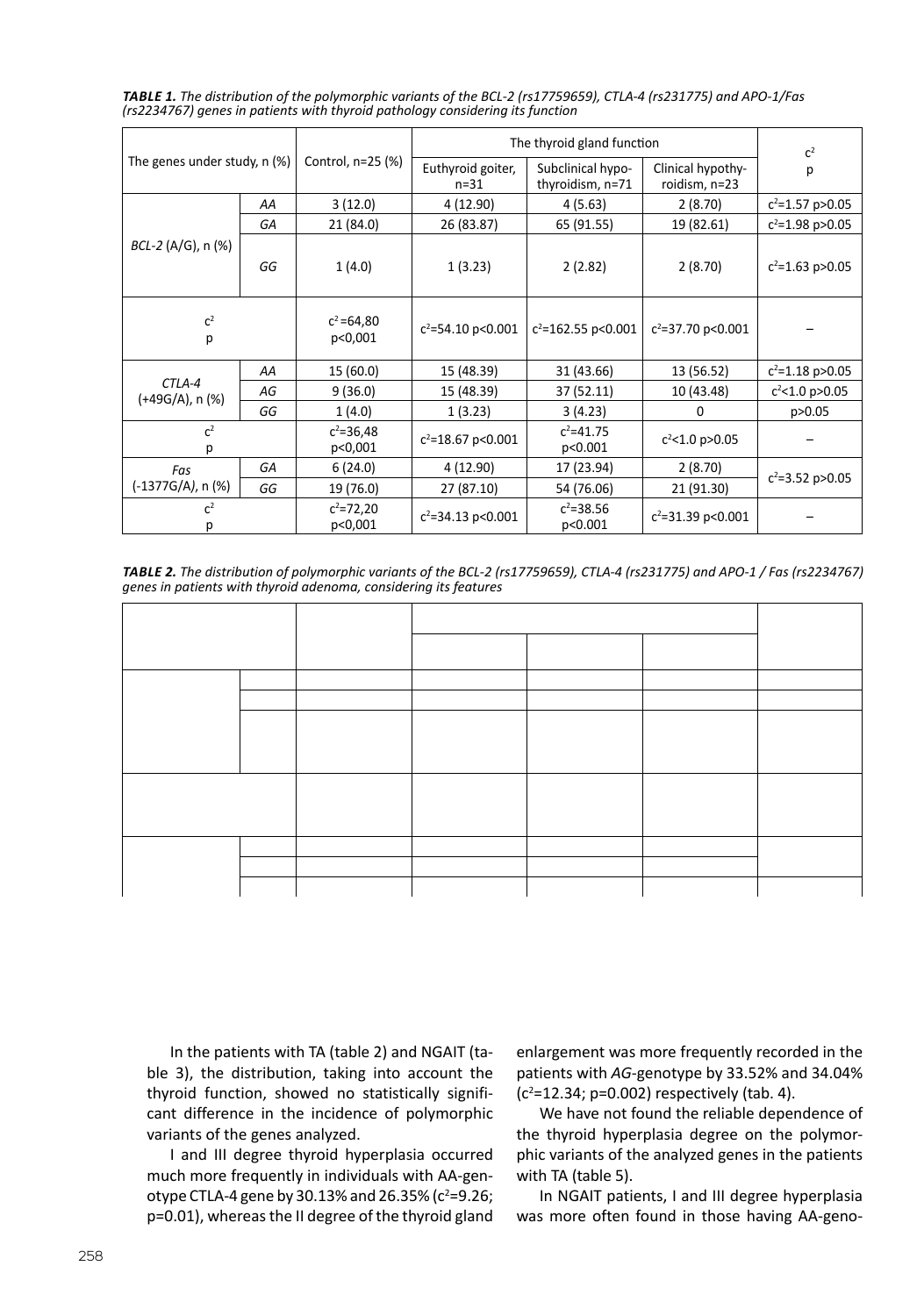type of CTLA-4 gene than AG- and GG-genotype by 28.21% and 56.41% ( $c^2$ =27.92; p<0.001) and 15.39% and 46.16% ( $c^2$ =12.92; p<0.001), respectively, as well as the ІІ degree of the thyroid gland enlargement - by 31,54% and 23,85% ( $c^2$ =7,02; р=0,03) (tab. 6). On the other hand, the ІІ degree hyperplasia was more frequently diagnosed in the individuals with *AG*-genotype, than in those with  $AA - by 40.0%$  (c<sup>2</sup>=9.60; p=0.002), as well as more frequently than І and ІІІ degree thyroid hyperplasia by 36.67% and 31.54% ( $c^2$ =10.06; p=0.007).

wild A-allele of BCL-2 gene by 11,49-52,45% (r≤0,029-0,001), A-allele of CTLA-4 gene – by 25.86- 35.35% (c<sup>2</sup>=10.14-11.58; p=0.003-0.006), and favorable GG-genotype of the *Fas* gene by 46.43% and 60.03% (c<sup>2</sup>=25.39; p<0.001) (tab. 7).

Patients with subclinical hypothyroidism were more often diagnosed with the II degree hyperplasia of the thyroid gland: in the carriers of intermediate genotype (AG) of BCL-2 gene and CTLA-4 gene, by 25.53% and 37.78% (r≤0.001) (tab. 7-8) and in the owners of favorable GG-genotype of Fas gene by 25.53% and 26.51% ( $c^2$ =11.33; p=0.003) (tab. 8).

In patients with euthyroid goiter I degree of thyroid hyperplasia was more common: in those with

*Table 3. The distribution of polymorphic variants of the BCL-2 (rs17759659), CTLA-4 (rs231775) and APO-1 / Fas (rs2234767) genes in patients with nodular forms of goiter against the background of autoimmune thyroiditis, considering the thyroid function*

| The genes under study, $n$ (%) |    |                          | The thyroid gland function, n (%) | c <sup>2</sup>                               |                                           |                          |
|--------------------------------|----|--------------------------|-----------------------------------|----------------------------------------------|-------------------------------------------|--------------------------|
|                                |    | Control, n=25 (%)        | Euthyroid goiter,<br>$n = 21$     | <b>Subclinical hypo-</b><br>thyroidism, n=58 | <b>Clinical hypothy-</b><br>roidism, n=16 | р                        |
|                                | AA | 3(12.0)                  | 4 (19.05)                         | 3(5.17)                                      | 2(12.50)                                  | $c^2 = 3.67$<br>p > 0.05 |
| <i>BCL-2</i> (A/G), n (%)      | GA | 21 (84.0)                | 16 (76.19)                        | 53 (91.38)                                   | 12 (75.0)                                 | $C^2 = 4.44$<br>p > 0.05 |
|                                | GG | 1(4.0)                   | 1(4.76)                           | 2(3.45)                                      | 2(12.50)                                  | $c^2 = 2.11$<br>p > 0.05 |
| $\overline{c^2}$               |    | $c^2 = 64.80$<br>p<0.001 | $c^2 = 27.0$<br>p<0.001           | $c^2$ =131.9<br>p<0.001                      | $c^2$ =18.75<br>p<0.001                   |                          |
| CTLA-4                         | AA | 15 (60.0)                | 10<br>(47.62)                     | 28 (48.28)                                   | 9(56.25)                                  | $c^2$ <1.0 p>0.05        |
| (+49G/A), n (%)                | AG | 9(36.0)                  | 10 (47.62)                        | 27 (46.55)                                   | 7(43.75)                                  | $c^2$ <1.0 p>0.05        |
|                                | GG | 1(4.0)                   | 1(4.76)                           | 3(5.17)                                      | 0                                         | $c^2$ <1.0 p>0.05        |
| $C^2$<br>р                     |    | $c^2 = 36.48$<br>p<0.001 | $c^2$ =11.57<br>$p=0.003$         | $c^2 = 31.09$<br>p<0.001                     | $c^2$ <1.0 p>0.05                         |                          |
| Fas                            | GA | 6(24.0)                  | 4(19.05)                          | 13 (22.41)                                   | 1(6.25)                                   | $c^2 = 2.13$             |
| (-1377G/A), n (%)              | GG | 19 (76.0)                | 17 (80.95)                        | 45 (77.59)                                   | 15 (93.75)                                | p>0.05                   |
| $C^2$<br>Ŋ                     |    | $c^2 = 72.20$<br>p<0.001 | $c^2 = 16.10$<br>p<0.001          | $c^2 = 35.31$<br>p<0.001                     | $c^2 = 24.50$<br>p<0.001                  |                          |

*Table 4. The distribution of polymorphic variants of the BCL-2 (rs17759659), CTLA-4 (rs231775) and APO-1 / Fas (rs2234767) genes in patients with thyroid disorders, taking into account the degree of its enlargement*

| The genes under study, n $(\%)$ |    |                          | The thyroid gland hyperplasia, n (%) | $\mathbf{c}^2$           |                            |                           |
|---------------------------------|----|--------------------------|--------------------------------------|--------------------------|----------------------------|---------------------------|
|                                 |    | Control, n=25 (%)        | I degree, n=59                       | II degree, n=40          | III degree, n=26           | p                         |
|                                 | AA | 3(12.0)                  | 5 (8.47)                             | 1(2.50)                  | 4 (15.38)                  | $c^2 = 3.59$<br>p > 0.05  |
| <i>BCL-2</i> (A/G), n (%)       | GA | 21 (84.0)                | 52 (88.14)                           | 38 (95.0)                | 20 (76.92)                 | $c^2 = 3.59$<br>p > 0.05  |
|                                 | GG | 1(4.0)                   | 2(3.39)                              | 1(2.50)                  | 2(7.69)                    | $c^2 = 1.21$<br>p > 0.05  |
| $C^2$<br>n                      |    | $c^2 = 64.80$<br>p<0.001 | $c^2$ =119.9<br>p<0.001              | $c^2 = 102.7$<br>p<0.001 | $c^2 = 33.69$<br>p<0.001   |                           |
|                                 | AA | 15 (60.0)                | 34 (57.63)                           | 11 (27.50)               | 14 (53.85)                 | $c^2 = 9.26$<br>$p=0.01$  |
| CTLA-4<br>(+49G/A), n (%)       | AG | 9(36.0)                  | 23 (38.98)                           | 29 (72.50)               | 10 (38.46)                 | $c^2$ =12.34<br>$p=0.002$ |
|                                 | GG | 1(4.0)                   | 2(3.39)                              | $\Omega$                 | 2(7.69)                    | p > 0.05                  |
| c <sup>2</sup>                  |    | $c^2 = 36.48$<br>p<0.001 | $c^2$ =40.32<br>p<0.001              | $c^2 = 16.20$<br>p<0.001 | $c^2 = 12.92$<br>$p=0.002$ |                           |
| Fas                             | GA | 6(24.0)                  | 9(15.25)                             | 10(25.0)                 | 4 (15.38)                  | $c^2 = 1.71$              |
| (-1377G/A), n (%)               | GG | 19 (76.0)                | 50 (84.75)                           | 30(75.0)                 | 22 (84.62)                 | p > 0,05                  |
| $C^2$                           |    | $c^2 = 72.20$<br>p<0.001 | $c^2$ =56.98<br>p<0.001              | $c^2 = 20.0$<br>p<0.001  | $c^2 = 24.92$<br>p<0.001   |                           |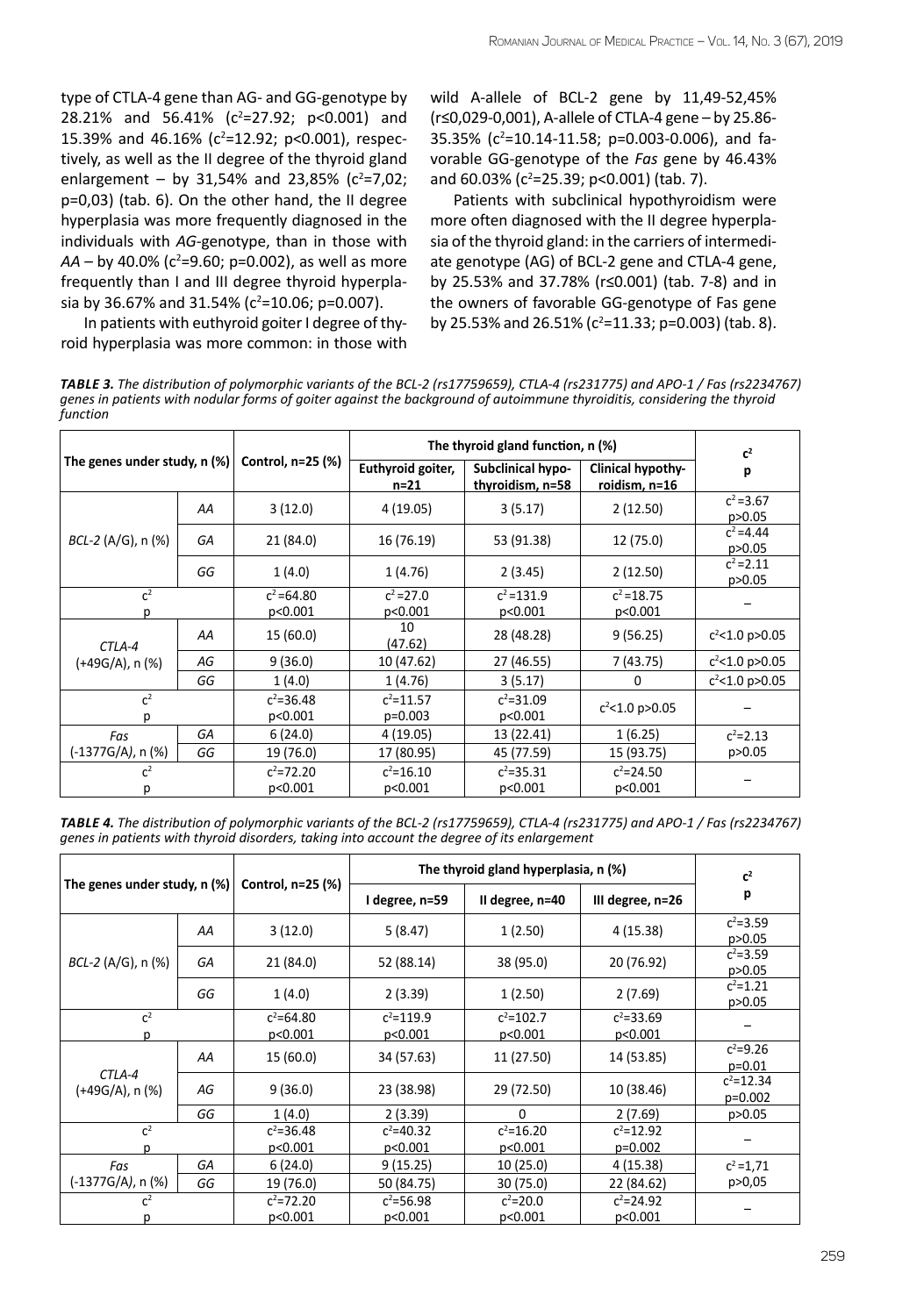| TABLE 5. The distribution of polymorphic variants of the BCL-2 (rs17759659), CTLA-4 (rs231775) and APO-1 / Fas (rs2234767) |
|----------------------------------------------------------------------------------------------------------------------------|
| genes in patients with adenoma of the thyroid gland, considering the degree of its enlargement                             |

| The genes under study, $n$ (%)       |    |                                     | The thyroid gland hyperplasia, n (%) | c <sup>2</sup>  |                   |  |
|--------------------------------------|----|-------------------------------------|--------------------------------------|-----------------|-------------------|--|
|                                      |    | Control, n=25 (%)<br>I degree, n=20 |                                      | II degree, n=10 | p                 |  |
|                                      | AA | 3(12.0)                             | 1(5.0)                               | 0               |                   |  |
| $BCL-2 (A/G), n (%)$                 | GA | 21 (84.0)                           | 19 (95.0)                            | 10 (100.0)      | p > 0.05          |  |
|                                      | GG | 1(4.0)                              | 0                                    | 0               | 0                 |  |
| $C^2$                                |    | $c^2 = 64.80$                       |                                      |                 |                   |  |
|                                      |    | p<0.001                             |                                      |                 |                   |  |
|                                      | AA | 15 (60.0)                           | 10(50.0)                             | 2(20.0)         | $c^2$ <1,0 p>0,05 |  |
| CTLA-4<br>(+49G/A), n (%)            | AG | 9(36.0)                             | 10(50.0)                             | 8(80.0)         |                   |  |
|                                      | GG | 1(4.0)                              | 0                                    | 0               |                   |  |
| $C^2$                                |    | $c^2 = 36.48$                       |                                      | $c^2 = 7.20$    |                   |  |
|                                      |    | p<0.001                             |                                      | $p=0.007$       |                   |  |
| GA<br>Fas<br>(-1377G/A), n (%)<br>GG |    | 6(24.0)                             | 4(20.0)                              | 1(10.0)         | $c^2$ <1,0 p>0,05 |  |
|                                      |    | 19 (76.0)                           | 16 (80.0)                            | 9(90.0)         |                   |  |
| $\mathsf{C}^2$                       |    | $c^2 = 72.20$                       | $c^2 = 14.40$                        | $c^2 = 12.80$   |                   |  |
|                                      |    | p<0.001                             | p<0.001                              | p<0.001         |                   |  |

*Table 6. The distribution of polymorphic variants of the BCL-2 (rs17759659), CTLA-4 (rs231775) and APO-1 / Fas (rs2234767) genes in patients with nodular form of goiter against the background of autoimmune thyroiditis depending on the degree of the thyroid gland hyperplasia*

| The genes under study, n $(\%)$ |    |                          | The thyroid gland hyperplasia, n (%) | c <sup>2</sup>            |                           |                          |
|---------------------------------|----|--------------------------|--------------------------------------|---------------------------|---------------------------|--------------------------|
|                                 |    | Control, n=25 (%)        | I degree, n=39                       | II degree, n=30           | III degree, n=26          | р                        |
|                                 | AA | 3(12.0)                  | 4 (10.26)                            | 1(3.33)                   | 4(15.38)                  | $c^2 = 2.41$<br>p > 0.05 |
| BCL-2 (A/G), n (%)              | GA | 21 (84.0)                | 33 (84.62)                           | 28 (93.33)                | 20 (76.92)                | $c^2 = 3.01$<br>p > 0.05 |
|                                 | GG | 1(4.0)                   | 2(5.13)                              | 1(3.33)                   | 2(7.69)                   | $c^2$ <1.0 p>0.05        |
| c <sup>2</sup>                  |    | $c^2 = 64,80$<br>p<0,001 | $c^2 = 69.46$<br>p<0.001             | $c^2 = 72.90$<br>p<0.001  | $c^2 = 33.69$<br>p<0.001  |                          |
| CTLA-4<br>(+49G/A), n (%)       | AA | 15 (60.0)                | 24 (61.54)                           | 9(30.0)                   | 14 (53.85)                | $c^2 = 7.02$<br>$p=0.03$ |
|                                 | AG | 9(36.0)                  | 13 (33.33)                           | 21 (70.0)                 | 10 (38.46)                | $c^2$ =10.06<br>p=0.007  |
|                                 | GG | 1(4.0)                   | 2(5.13)                              | $\Omega$                  | 2(7.69)                   | p > 0.05                 |
| $C^2$                           |    | $c^2 = 36,48$<br>p<0,001 | $c^2 = 27.92$<br>p<0.001             | $c^2 = 9.60$<br>$p=0.002$ | $c^2$ =12.92<br>$p=0.002$ |                          |
| Fas                             | GA | 6(24.0)                  | 5(12.82)                             | 9(30.0)                   | 4 (15.38)                 | $c^2 = 3.55$             |
| (-1377G/A), n (%)               | GG | 19 (76.0)                | 34 (87.18)                           | 21 (70.0)                 | 22 (84.62)                | p > 0.05                 |
| $C^2$                           |    | $c^2 = 72,20$<br>p<0,001 | $c^2$ =43.13<br>p<0.001              | $c^2 = 9.60$<br>$p=0.002$ | $c^2 = 24.92$<br>p<0.001  |                          |

*Table 7. Association of polymorphic variants of the BCL-2 (rs17759659) gene with the degree of the thyroid gland hyperplasia and its function* 

|                              |              | The thyroid gland function, n (%) | c <sup>2</sup>            |                                       |                                           |                          |
|------------------------------|--------------|-----------------------------------|---------------------------|---------------------------------------|-------------------------------------------|--------------------------|
| The genes under study, n (%) |              |                                   | Euthyroid goiter,<br>n=31 | Subclinical hypothy-<br>roidism, n=71 | <b>Clinical hypothyroid-</b><br>ism, n=23 | р                        |
|                              |              | degree, n=5                       | 4 (12.90)                 | 1(1.41)                               |                                           | $p=0.029$                |
| BCL-2 (A/G),<br>n (%)        | AA, n=10     | II degree, $n=1$                  |                           | 1(1.41)                               | 0                                         |                          |
|                              |              | III degree, $n=4$                 |                           | 2(2.82)                               | 2(8.70)                                   | p>0.05                   |
|                              | $GA$ , n=110 | I degree, n=52                    | 23 (74.19)                | 24 (33.80)                            | 5(21.74)                                  | $c^2 = 19.07$<br>p<0.001 |
|                              |              | II degree, n=38                   | 3(9.68)                   | 33 (46.48)                            | 2(8.70)                                   | $c^2 = 20.09$<br>p<0.001 |
|                              |              | III degree, n=20                  | 0                         | 8(11.27)                              | 12 (52.17)                                | p<0.001                  |
|                              |              | I degree, n=2                     | 1(3.22)                   | 1(1.41)                               | 0                                         | p > 0.05                 |
|                              | $GG, n=5$    | II degree, $n=1$                  |                           | 1(1.41)                               | 0                                         |                          |
|                              |              | III degree, $n=2$                 |                           | 0                                     | 2(8.70)                                   |                          |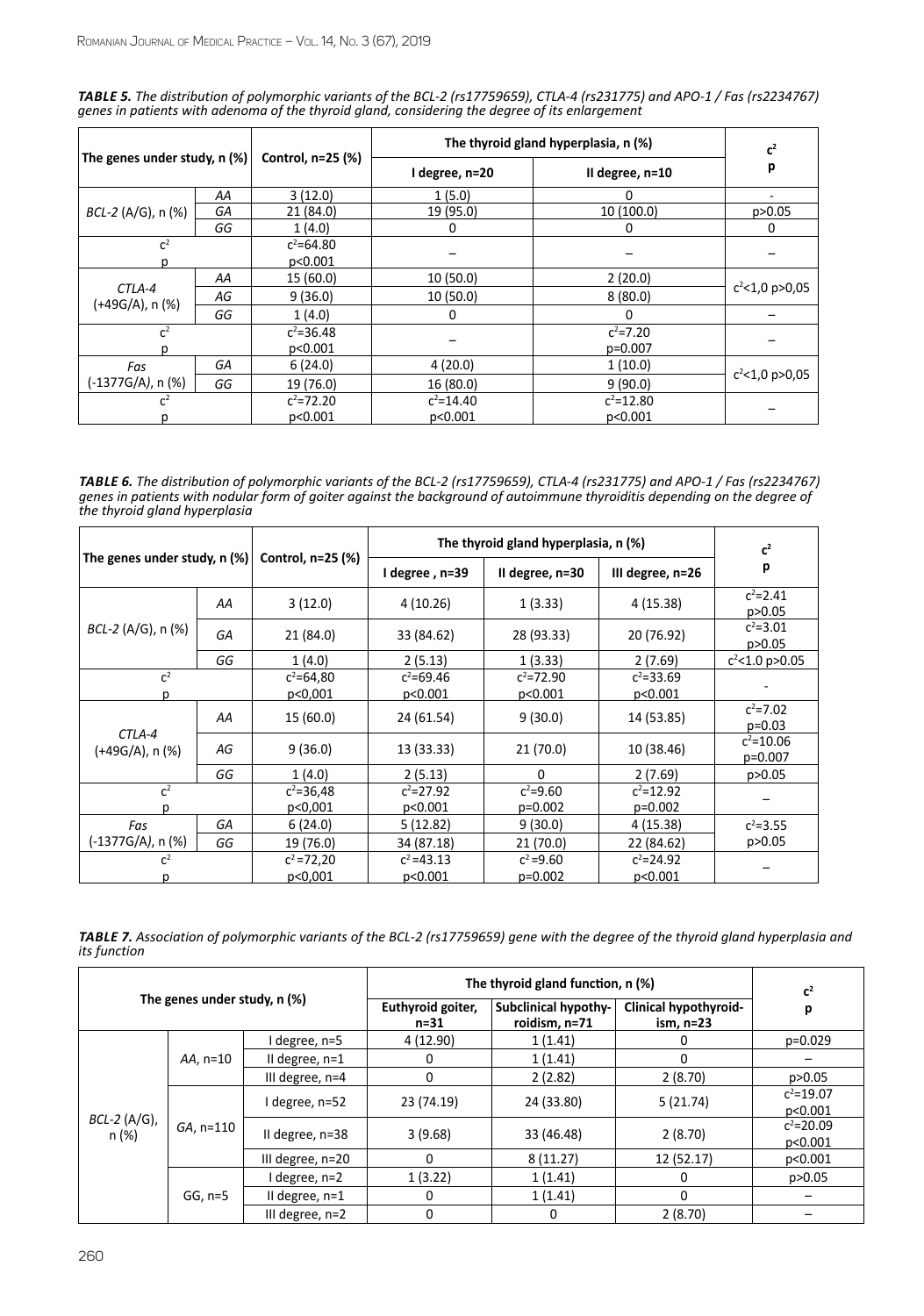The patients with clinical hypothyroidism were more often recorded with the third degree hyperplasia of the thyroid gland, including those with predominant heterozygous AG-genotype of BCL-2 and CTLA-4 genes by 40.90% (p<0.001) and 26.21% (p=0.002), respectively; GG-genotype of Fas gene  $-$  by 55.36% (c<sup>2</sup>=29.70; p<0.001) (tab. 7-8).

| TABLE 8. Association of polymorphic variants of the CTLA-4 (rs231775) and APO-1 / Fas (rs2234767) genes with the degree of the |  |
|--------------------------------------------------------------------------------------------------------------------------------|--|
| thyroid gland hyperplasia and its function                                                                                     |  |

|                              |             | The thyroid gland function, n (%) |                               |                                                   |                                                |                           |
|------------------------------|-------------|-----------------------------------|-------------------------------|---------------------------------------------------|------------------------------------------------|---------------------------|
| The genes under study, n (%) |             |                                   | Euthyroid goiter,<br>n=31 (%) | <b>Subclinical</b><br>hypothyroidism,<br>n=71 (%) | <b>Clinical</b><br>hypothyroidism,<br>n=23 (%) | $\mathbf{c}^2$<br>р       |
|                              |             | I degree, n=34                    | 15 (48.39)                    | 16 (22.53)                                        | 3(13.04)                                       | $c^2$ =10.14<br>p=0.006   |
|                              | AA, n=59    | II degree, n=11                   | $\mathbf 0$                   | 10 (14.08)                                        | 1(4.35)                                        | p > 0.05                  |
|                              |             | III degree, n=14                  | $\mathbf{0}$                  | 5 (7.04)                                          | 9(39.13)                                       | p<0.001                   |
| CTLA-4<br>(+49G/A), n (%)    |             | I degree, n=23                    | 12 (38.71)                    | 9(12.68)                                          | 2(8.70)                                        | $c^2$ =11.58<br>$p=0.003$ |
|                              | $AG, n=62$  | II degree, n=29                   | 3(9.68)                       | 25 (35.21)                                        | 1(4.35)                                        | $c^2$ =13.52<br>$p=0.001$ |
|                              |             | III degree, n=10                  | $\Omega$                      | 3(4.22)                                           | 7(30.43)                                       | $p=0.002$                 |
|                              | $GG, n=4$   | I degree, n=2                     | 1(3.22)                       | 1(1.41)                                           | 0                                              | p > 0.05                  |
|                              |             | II degree, n=0                    | $\Omega$                      | $\Omega$                                          | 0                                              |                           |
|                              |             | III degree, n=2                   | $\mathbf{0}$                  | 2(2.82)                                           | $\pmb{0}$                                      |                           |
|                              | $GA$ , n=23 | I degree, n=9                     | 4 (12.90)                     | 4(5.63)                                           | 1(4.35)                                        | $c^2 = 2.06$<br>p > 0.05  |
|                              |             | II degree, n=10                   | 0                             | 10 (14.08)                                        | $\Omega$                                       |                           |
| Fas<br>(-1377 G/A),<br>n (%) |             | III degree, n=4                   | 0                             | 3(4.22)                                           | 1(4.35)                                        | p > 0.05                  |
|                              | GG, n=102   | I degree, n=50                    | 24 (77.42)                    | 22 (30.99)                                        | 4 (17.39)                                      | $c^2 = 25.39$<br>p<0.001  |
|                              |             | II degree, n=30                   | 3(9.68)                       | 25 (35.21)                                        | 2(8.70)                                        | $c^2$ =11.33<br>$p=0.003$ |
|                              |             | III degree, n=22                  | $\mathbf{0}$                  | 7 (9.86)                                          | 15 (65.22)                                     | $c^2 = 29.70$<br>p<0.001  |

## **Conclusions**

TA and NGAIT are more common in the carriers of the minor G-allele (GА- and GG-genotypes) of the *BCL*-2 gene and in homozygous ones having the main G allele (GG-genotype) of the *Fas* gene by 11.5 and 4.34 times (р<0.001), with no significant interdependence between the genotypes of the *CTLA*4 gene. We did not find any difference between the relative incidences of the genotypes of the analyzed genes in the patients with NGAIT and those with TA or depending on the TG function (euthyroid goiter, subclinical and clinical hypothyroidism). Hyperplasia of the TG in the patients in general as well as in those with NGAIT is associated with the wild A-alleles of the *CTLA*-4 gene (*АА*- and *AG*-genotypes): the І and ІІІ degree hyperplasia occurred reliably more frequently in carriers of the AA genotype by 30.13% and 26.35%  $(c<sup>2</sup>=9.26; p=0.01)$ , and II degree of the TG enlargement in the patients with AG genotype by 33.52% and 34.04% ( $c^2$ =12.34; p=0.002), respectively. In patients with NGAIT or TA, the TG function is asso-

ciated with its hyperplasia and with polymorphic sites of the genes under study. In patients with euthyroid goiter the І degree thyroid hyperplasia is more common: by 11.49-52.45% (р≤0.029-0.001) in the carriers of the wild *А*-allele of the *BCL*-2 gene and by 11.49-52.45% (р≤0.029-0.001) in those with *А*-allele of the *CTLA*-4 gene and by 46.43% and 60.03% (p<0.001) with favorable GG-genotype of the *Fas* gene. In patients with clinical hypothyroidism, the ІІІ degree thyroid hyperplasia is more common: the carriers of the heterozygous *AG*-genotypes of the *BCL*-2 and *CTLA*-4 genes prevail by 40.90% (p<0.001) and 26.21% (p=0.002) respectively, and *GG*-genotype of the *Fas* gene by 55.36% (р<0.001).

## **Acknowledgement**

This research is part of a first author's doctoral dissertation submitted to I.Y. Horbachevsky State Medical University, Ternopol, Ukraine, under the direction of Professors **L.**P. Sydorchuk and V.O. Shidlovskyi.